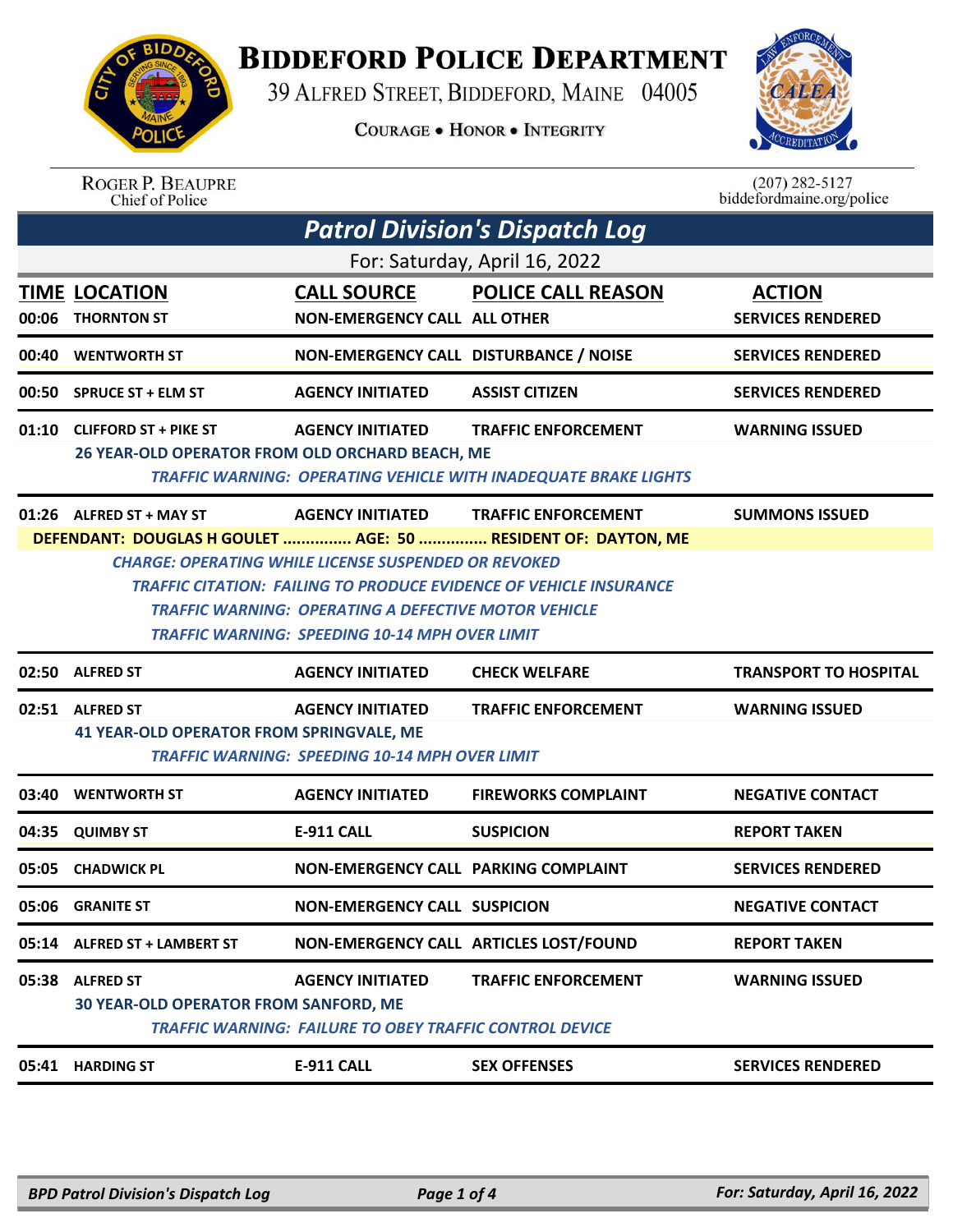| 06:05 | <b>TIME LOCATION</b><br><b>ALFRED ST + ANDREWS RD</b>                                                              | <b>CALL SOURCE</b><br><b>AGENCY INITIATED</b>                                     | <b>POLICE CALL REASON</b><br><b>TRAFFIC ENFORCEMENT</b>                   | <b>ACTION</b><br><b>VSAC ISSUED</b> |  |  |
|-------|--------------------------------------------------------------------------------------------------------------------|-----------------------------------------------------------------------------------|---------------------------------------------------------------------------|-------------------------------------|--|--|
|       | 27 YEAR-OLD OPERATOR FROM STANDISH, ME<br><b>TRAFFIC CITATION: SPEEDING 10-14 MPH OVER LIMIT</b>                   |                                                                                   |                                                                           |                                     |  |  |
| 06:17 | <b>ALFRED ST</b><br>32 YEAR-OLD OPERATOR FROM WELLS, ME                                                            | <b>AGENCY INITIATED</b>                                                           | <b>TRAFFIC ENFORCEMENT</b>                                                | <b>WARNING ISSUED</b>               |  |  |
|       |                                                                                                                    | <b>TRAFFIC WARNING: SPEEDING 10-14 MPH OVER LIMIT</b>                             | TRAFFIC WARNING: OPERATE VEHICLE W/O VALID INSPECTION CERTIFICATE         |                                     |  |  |
| 06:22 | <b>ALFRED ST + ANDREWS RD</b><br><b>46 YEAR-OLD OPERATOR FROM ARUNDEL, ME</b>                                      | <b>AGENCY INITIATED</b><br><b>TRAFFIC CITATION: SPEEDING 15-19 MPH OVER LIMIT</b> | <b>TRAFFIC ENFORCEMENT</b>                                                | <b>VSAC ISSUED</b>                  |  |  |
| 07:05 | <b>ALFRED ST</b>                                                                                                   | <b>NON-EMERGENCY CALL SPEEDING VEHICLE</b>                                        |                                                                           | <b>DISPATCH HANDLED</b>             |  |  |
| 08:08 | <b>ELM ST</b>                                                                                                      | <b>RADIO</b>                                                                      | <b>OUT FOR FOLLOW UP</b>                                                  | <b>SERVICES RENDERED</b>            |  |  |
| 08:48 | <b>MT PLEASANT ST</b>                                                                                              | <b>WALK-IN AT STATION</b>                                                         | <b>FRAUD / SCAM</b>                                                       | <b>REPORT TAKEN</b>                 |  |  |
| 08:50 | <b>MAIN ST</b>                                                                                                     | <b>AGENCY INITIATED</b>                                                           | <b>COMMUNITY ENGAGEMENT</b>                                               | <b>SERVICES RENDERED</b>            |  |  |
|       | 09:16 ALFRED ST                                                                                                    | <b>NON-EMERGENCY CALL THEFT</b>                                                   |                                                                           | <b>REPORT TAKEN</b>                 |  |  |
|       | 09:36 HILL ST                                                                                                      | <b>RADIO</b>                                                                      | <b>OUT FOR FOLLOW UP</b>                                                  | <b>SERVICES RENDERED</b>            |  |  |
|       | 09:36 ELM ST                                                                                                       | <b>NON-EMERGENCY CALL THEFT</b>                                                   |                                                                           | <b>REPORT TAKEN</b>                 |  |  |
| 09:44 | <b>FORTUNES ROCKS RD</b>                                                                                           | <b>AGENCY INITIATED</b>                                                           | <b>COMMUNITY ENGAGEMENT</b>                                               | <b>NO VIOLATION</b>                 |  |  |
| 09:46 | <b>MAIN ST</b>                                                                                                     | NON-EMERGENCY CALL ANIMAL COMPLAINT                                               |                                                                           | <b>SERVICES RENDERED</b>            |  |  |
| 10:10 | <b>BEACH HOUSE LN</b>                                                                                              | <b>AGENCY INITIATED</b>                                                           | <b>COMMUNITY ENGAGEMENT</b>                                               | <b>NO VIOLATION</b>                 |  |  |
|       | 10:33 MAIN ST + ELM ST                                                                                             | <b>E-911 CALL</b>                                                                 | <b>VEHICLE CRASH - POLICE ONLY</b>                                        | <b>REPORT TAKEN</b>                 |  |  |
|       | 11:13 HILL ST                                                                                                      | <b>E-911 CALL</b>                                                                 | <b>CRIM THREAT / TERRORIZING</b>                                          | <b>SUMMONS ISSUED</b>               |  |  |
|       | DEFENDANT: AUTUMN P POTTER  AGE: 22  RESIDENT OF: BIDDEFORD, ME<br><b>CHARGE: CRIMINAL THREATENING</b>             |                                                                                   |                                                                           |                                     |  |  |
| 11:18 | <b>WESTERN AVE</b>                                                                                                 | <b>AGENCY INITIATED</b>                                                           | <b>ANIMAL COMPLAINT</b>                                                   | <b>NEGATIVE CONTACT</b>             |  |  |
|       | 11:24 WESTERN AVE                                                                                                  | <b>AGENCY INITIATED</b>                                                           | <b>ANIMAL COMPLAINT</b>                                                   | <b>SUMMONS ISSUED</b>               |  |  |
|       | DEFENDANT: CIVIL VIOLATION BY A MALE  AGE: 61  RESIDENT OF: BIDDEFORD, ME<br><b>CHARGE: KEEPING UNLICENSED DOG</b> |                                                                                   |                                                                           |                                     |  |  |
|       | 11:42 WESTMORE AVE                                                                                                 | <b>AGENCY INITIATED</b>                                                           | <b>ANIMAL COMPLAINT</b>                                                   | <b>NEGATIVE CONTACT</b>             |  |  |
|       | 11:53 WESTMORE AVE                                                                                                 | <b>AGENCY INITIATED</b>                                                           | <b>ANIMAL COMPLAINT</b>                                                   | <b>SUMMONS ISSUED</b>               |  |  |
|       | <b>CHARGE: KEEPING UNLICENSED DOG</b>                                                                              |                                                                                   | DEFENDANT: CIVIL VIOLATION BY A MALE  AGE: 31  RESIDENT OF: BIDDEFORD, ME |                                     |  |  |
| 12:10 | <b>PAQUIN AVE</b>                                                                                                  | <b>AGENCY INITIATED</b>                                                           | <b>ANIMAL COMPLAINT</b>                                                   | <b>NEGATIVE CONTACT</b>             |  |  |
|       | 13:18 SOUTH ST                                                                                                     | <b>AGENCY INITIATED</b>                                                           | <b>ANIMAL COMPLAINT</b>                                                   | <b>SERVICES RENDERED</b>            |  |  |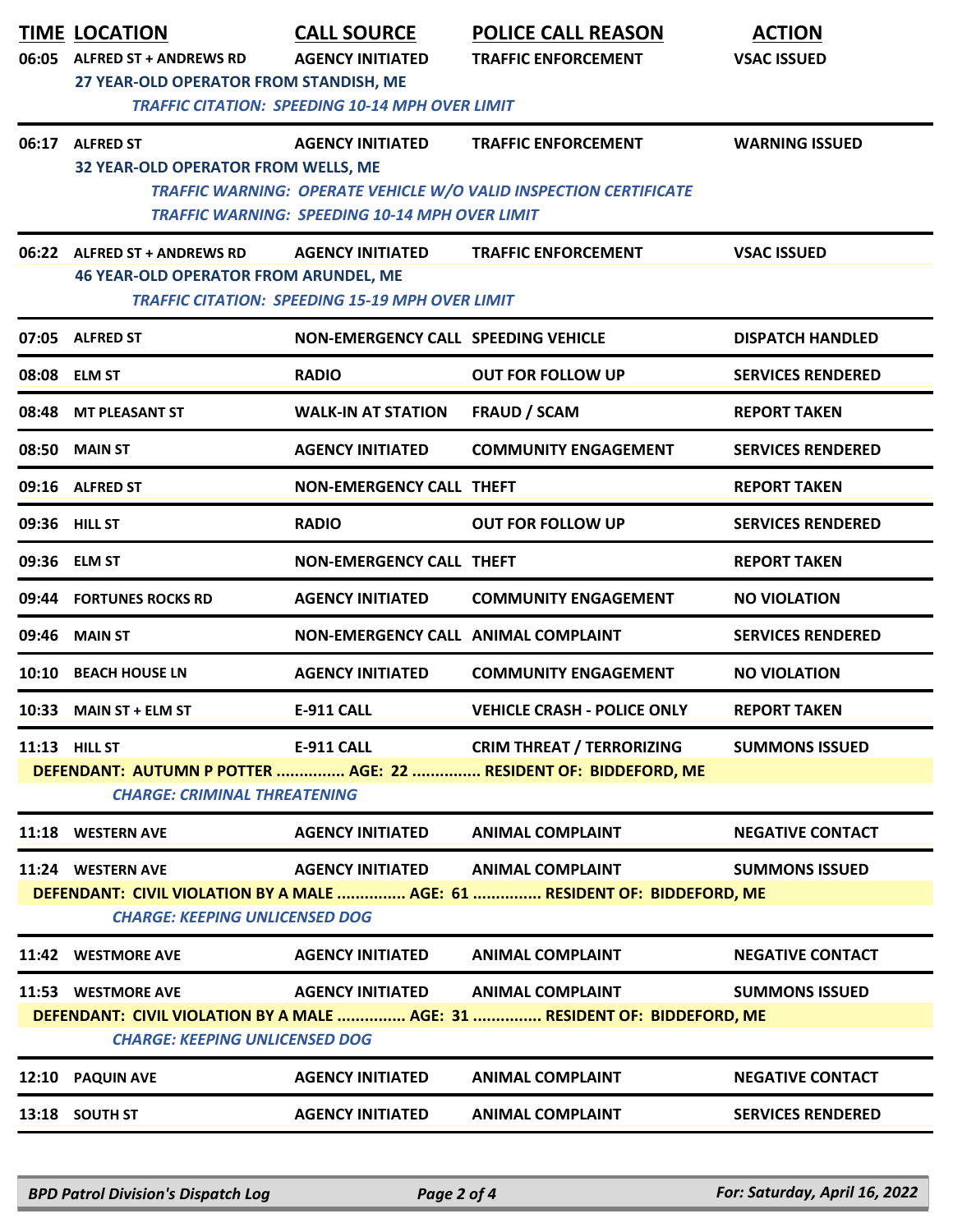|              | <b>TIME LOCATION</b><br>13:27 FOSS ST                                      | <b>CALL SOURCE</b><br><b>NON-EMERGENCY CALL FIGHTS</b>                           | <b>POLICE CALL REASON</b>                                                                                                                                                                                                                             | <b>ACTION</b><br><b>NEGATIVE CONTACT</b> |
|--------------|----------------------------------------------------------------------------|----------------------------------------------------------------------------------|-------------------------------------------------------------------------------------------------------------------------------------------------------------------------------------------------------------------------------------------------------|------------------------------------------|
|              | 13:49 PLEASANT AVE                                                         | <b>E-911 CALL</b>                                                                | 911 MISUSE                                                                                                                                                                                                                                            | <b>SERVICES RENDERED</b>                 |
|              | 14:10 ALFRED ST                                                            | <b>RADIO</b>                                                                     | <b>OUT FOR FOLLOW UP</b>                                                                                                                                                                                                                              | <b>SERVICES RENDERED</b>                 |
| 14:18 ELM ST |                                                                            | <b>NON-EMERGENCY CALL SHOPLIFTING</b>                                            |                                                                                                                                                                                                                                                       | <b>REPORT TAKEN</b>                      |
| 15:17        | <b>HIGH ST</b>                                                             | <b>NON-EMERGENCY CALL JUVENILE OFFENSES</b>                                      |                                                                                                                                                                                                                                                       | <b>SERVICES RENDERED</b>                 |
| 15:35        | <b>MAIN ST + MT PLEASANT ST</b><br>26 YEAR-OLD OPERATOR FROM BIDDEFORD, ME | <b>AGENCY INITIATED</b>                                                          | <b>TRAFFIC ENFORCEMENT</b><br>TRAFFIC WARNING: OPERATE VEHICLE W/O VALID INSPECTION CERTIFICATE                                                                                                                                                       | <b>WARNING ISSUED</b>                    |
| 15:44        | <b>SOUTH ST + BROOK ST</b><br>56 YEAR-OLD OPERATOR FROM BIDDEFORD, ME      | <b>AGENCY INITIATED</b><br><b>TRAFFIC WARNING: SPEEDING 15-19 MPH OVER LIMIT</b> | <b>TRAFFIC ENFORCEMENT</b><br><b>TRAFFIC WARNING: OPERATE VEHICLE W/O VALID INSPECTION CERTIFICATE</b>                                                                                                                                                | <b>WARNING ISSUED</b>                    |
|              | <b>16:11 MEDICAL CENTER DR</b>                                             | NON-EMERGENCY CALL ASSIST CITIZEN                                                |                                                                                                                                                                                                                                                       | <b>SERVICES RENDERED</b>                 |
|              | 16:13 ELM ST + SOUTH ST                                                    |                                                                                  | NON-EMERGENCY CALL OBSTRUCTING TRAFFIC                                                                                                                                                                                                                | <b>SERVICES RENDERED</b>                 |
|              | 16:26 ALFRED ST<br><b>35 YEAR-OLD OPERATOR FROM MANCHESTER, NH</b>         | <b>AGENCY INITIATED</b><br><b>TRAFFIC WARNING: SPEEDING 10-14 MPH OVER LIMIT</b> | <b>TRAFFIC ENFORCEMENT</b>                                                                                                                                                                                                                            | <b>WARNING ISSUED</b>                    |
| 16:27        | <b>MEDICAL CENTER DR</b>                                                   | <b>AGENCY INITIATED</b>                                                          | <b>DISTURBANCE / NOISE</b>                                                                                                                                                                                                                            | <b>SERVICES RENDERED</b>                 |
| 16:40        | <b>STORER ST, SACO, ME</b>                                                 | <b>AGENCY INITIATED</b>                                                          | <b>OUT FOR FOLLOW UP</b>                                                                                                                                                                                                                              | <b>SERVICES RENDERED</b>                 |
|              | <b>16:48 MEDICAL CENTER DR</b>                                             | <b>AGENCY INITIATED</b>                                                          | <b>OUT FOR FOLLOW UP</b>                                                                                                                                                                                                                              | <b>SERVICES RENDERED</b>                 |
|              | 17:13 BACON ST                                                             |                                                                                  | NON-EMERGENCY CALL UNLOCKED DOORS - WINDOWS                                                                                                                                                                                                           | <b>BUILDING CHECK/SECURE</b>             |
|              | 17:34 HARDING ST                                                           | NON-EMERGENCY CALL HARASSMENT                                                    |                                                                                                                                                                                                                                                       | <b>REPORT TAKEN</b>                      |
|              | 17:49 ALFRED ST<br><b>CHARGE: ATTACHING FALSE PLATES</b>                   | <b>WALK-IN AT STATION PAPERWORK</b>                                              | DEFENDANT: JOHNNY B JOHNSON  AGE: 31  RESIDENT OF: BIDDEFORD, ME                                                                                                                                                                                      | <b>SUMMONS ISSUED</b>                    |
|              | 18:11 WEST ST                                                              | <b>NON-EMERGENCY CALL SUSPICION</b>                                              |                                                                                                                                                                                                                                                       | <b>SERVICES RENDERED</b>                 |
| 18:23        | <b>GOOCH ST</b>                                                            | <b>NON-EMERGENCY CALL ALARM - POLICE</b>                                         |                                                                                                                                                                                                                                                       | <b>BUILDING CHECK/SECURE</b>             |
|              | 18:54 ALFRED ST + JEFFERSON ST                                             | <b>NON-EMERGENCY CALL DISABLED VEHICLE</b>                                       |                                                                                                                                                                                                                                                       | <b>SERVICES RENDERED</b>                 |
| 19:07        | <b>POOL ST + SEVIGNY AVE</b>                                               | <b>NON-EMERGENCY CALL BOLO</b>                                                   |                                                                                                                                                                                                                                                       | <b>SERVICES RENDERED</b>                 |
|              | 19:31 POOL ST<br><b>18 YEAR-OLD OPERATOR FROM WATERBORO, ME</b>            | <b>AGENCY INITIATED</b>                                                          | <b>TRAFFIC ENFORCEMENT</b><br><b>TRAFFIC WARNING: FAILING TO PRODUCE EVIDENCE OF VEHICLE INSURANCE</b><br><b>TRAFFIC WARNING: OPERATE VEHICLE W/O VALID INSPECTION CERTIFICATE</b><br><b>TRAFFIC WARNING: OPERATING WITHOUT HEADLIGHTS AFTER DARK</b> | <b>WARNING ISSUED</b>                    |